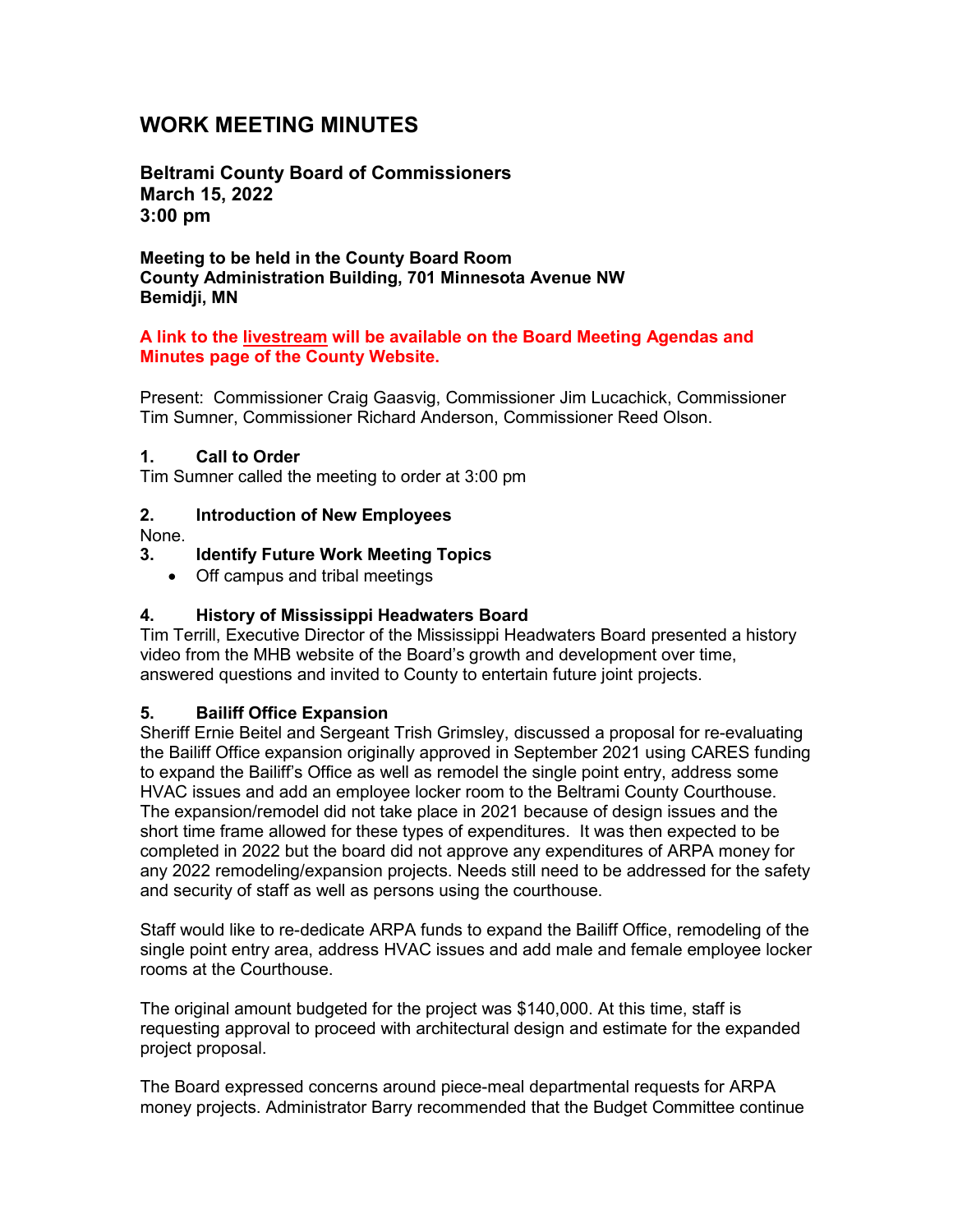to oversee the use of ARPA funds and make recommendations to the Board during the annual budget process.

Board members agreed to move this item to the Consent Agenda for approval of project design and cost.

# **6. Assistant Veterans Service Officer Discussion**

Veteran Service Officer, Shane Gustafson, and AVSO, Scotty Allison, discussed the need to fill a Full-time Assistant VSO position rather than the previously authorized 75% (Part-time) position. Mr. Allison stated that COVID was the biggest issue affecting the change. Due to cost savings in other areas, it would be a budget neutral item in 2022. Going forward, the change will be an approximate budget increase of \$32,000.

Board members agreed to move this item to the Regular Agenda.

## **7. 2021 Tax-Forfeited Net Proceeds Apportionment**

Natural Resource Management Director, Richard Moore, presented the proposed 2021 tax-forfeited net proceeds apportionment of \$678,213.

The Board established on December 15, 2021, the apportionment distribution in February 2022 to be:

Primary Distribution County Development: 3% (up to \$200,000 - no more than \$5.00 per capita) Timber Development: 27% County Parks: 20%

**Secondary Distribution** Of the remainder after the primary distribution, County General Fund: 40% School Districts: 40% Townships and cities: 20%

### **8. Redistricting Discussion-**

Redistricting Committee: Administrator, Tom Barry, Auditor/Treasurer, JoDee Treat & GIS Director, Kevin Trappe put together multiple redistricting proposals and reviewed the process and timeline.

JoDee Treat reviewed the schedule, Board directives from March 1 Work Session and explained the criteria for redistricting, which is still only preliminary due to the City of Bemidji not having finalized their redistricting yet. Goals for this meeting are to 1) As the unorganized townships Board, the Board must re-establish precincts and polling places for Unorganized Townships. A proposed Consent Agenda Bill and Resolution were provided by Ms. Treat; and 2) Attempt to identify which maps to present at the Public Hearing on April 5.

Board members agreed to move the Resolution for Unorganized Townships to the Consent Agenda. They were not able to make a decision on any of the redistricting options in the time remaining for the Work Session. This item was moved to the Regular Agenda.